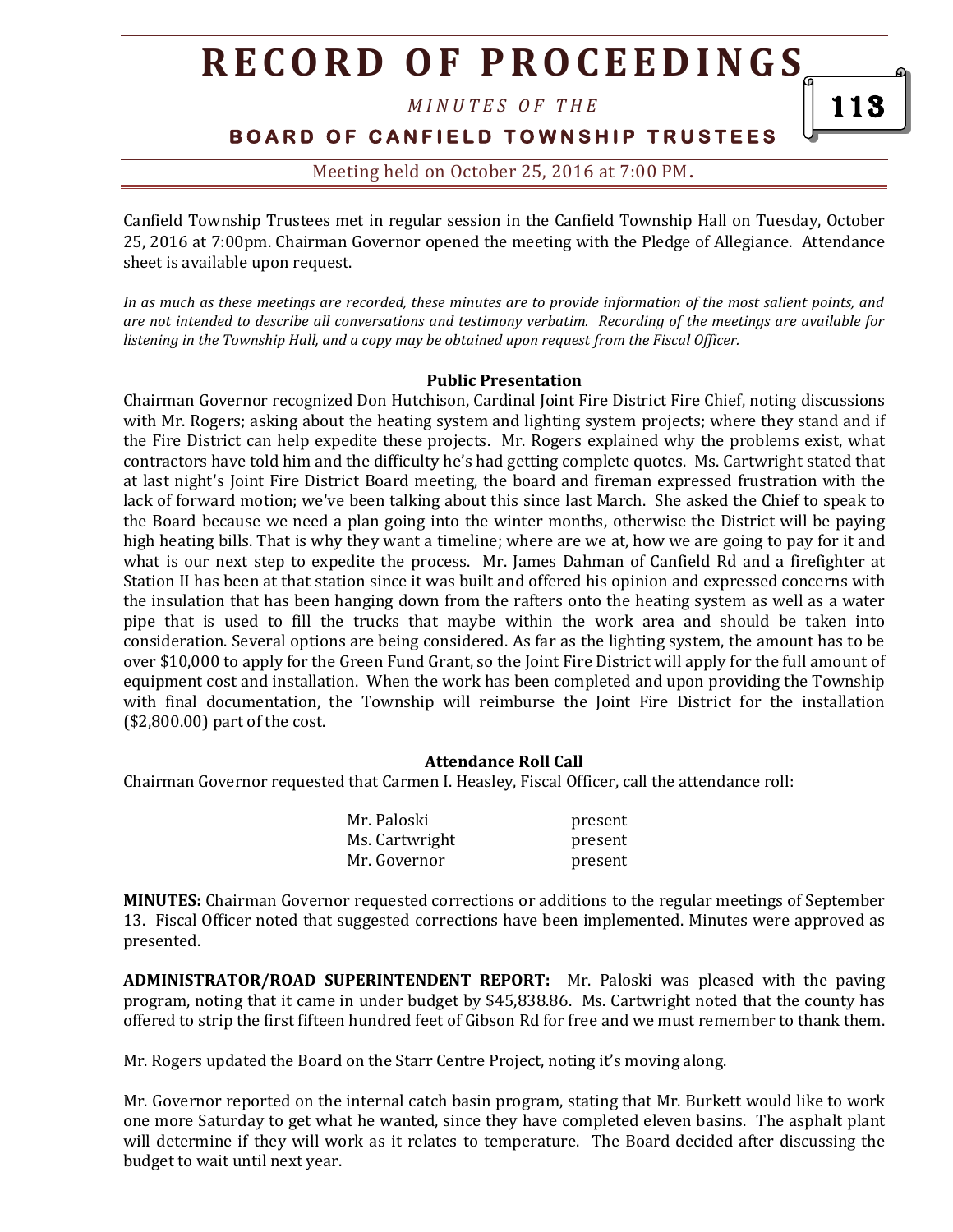*M I N U T E S O F T H E* 

### **BOARD OF CANFIELD TOWNSHIP TRUSTEES**

114

Meeting held on October 25, 2016 at 7:00 PM**.**

Mr. Governor spoke about the Cemetery Headstone Restoration Phase I Program, noting that straightening the markers may not have been this person's expertise, but as far as cleaning and being able to read them, Mr. Burkett commented that the markers look great. Mr. Burkett is our cemetery Sexton and one thing about Mr. Burkett is that he is particular about the cemetery and when he's pleased we're all pleased.

Ms. Cartwright asked Mr. Rogers to have Mrs. Williams include last year's Zoning numbers for comparison on a month to month basis. The report was accepted as presented.

| <b>ZONING REPORT</b>           | <b>Estimate of</b><br><b>Structure Value</b> | Permit Fee Charge in<br><b>Dollars</b> | <b>Occupancy Fee</b><br><b>Charge in Dollars</b> | # of Permits |
|--------------------------------|----------------------------------------------|----------------------------------------|--------------------------------------------------|--------------|
| <b>Residential – New Homes</b> | \$<br>6,934,412                              | 42,344                                 | \$<br>725                                        | 26           |
| <b>Commercial</b>              | \$<br>1,506,577                              | 9.267                                  | 106                                              | 68           |
| <b>Other</b>                   | 7,997,172                                    | 49,802                                 | 100                                              | 24           |
|                                | 16,438,161                                   | 101,413                                | 931                                              | 118          |

**FISCAL OFFICER'S REPORT:** Chairman Governor called on the Fiscal Officer, Carmen I. Heasley, to present the financials. The Fiscal Officer reviewed warrants, electronic payments, blanket and one purchase order.

She reviewed one error with the final audit. The audit team claims they only had one certificate of all available funds from the county for year 2014, while we actually had three certificates. Ms. Heasley noted that she did provide all three certificates with her records, but they only looked at one that they got direct from the county. She is dealing with the audit team to have it corrected.

Fiscal Officer reviewed one error with the street lighting district in 2014. One resident contacted her concerning a \$2,056.00 assessment charge on her taxes and after reviewing the county charges listed on our records there was an overcharge in that year. The charge should have been \$43.00 and not \$2,056.00 a difference of \$2,013.00.

Mr. Governor noted that the legal ads for the PWD part-time position and the second position for a snowplow driver didn't make the paper. He doesn't know what happened, but the legal ad needs to be located and placed in the paper as soon as possible. The Fiscal Officer understood that Ms. Cartwright was sending a copy of the ad to Mr. Rogers and he was placing the ad in the paper and on the website. The ad did make the website, but did not get placed in the paper. Ms. Cartwright located the ad on her computer and forwarded the ad to Mr. Rogers. The amount of per hour pay will be included in the employment legal ads.

One letter was reviewed from Pheasant Faith Church thanking the Board for their help with the Faith Run. The report was accepted as presented.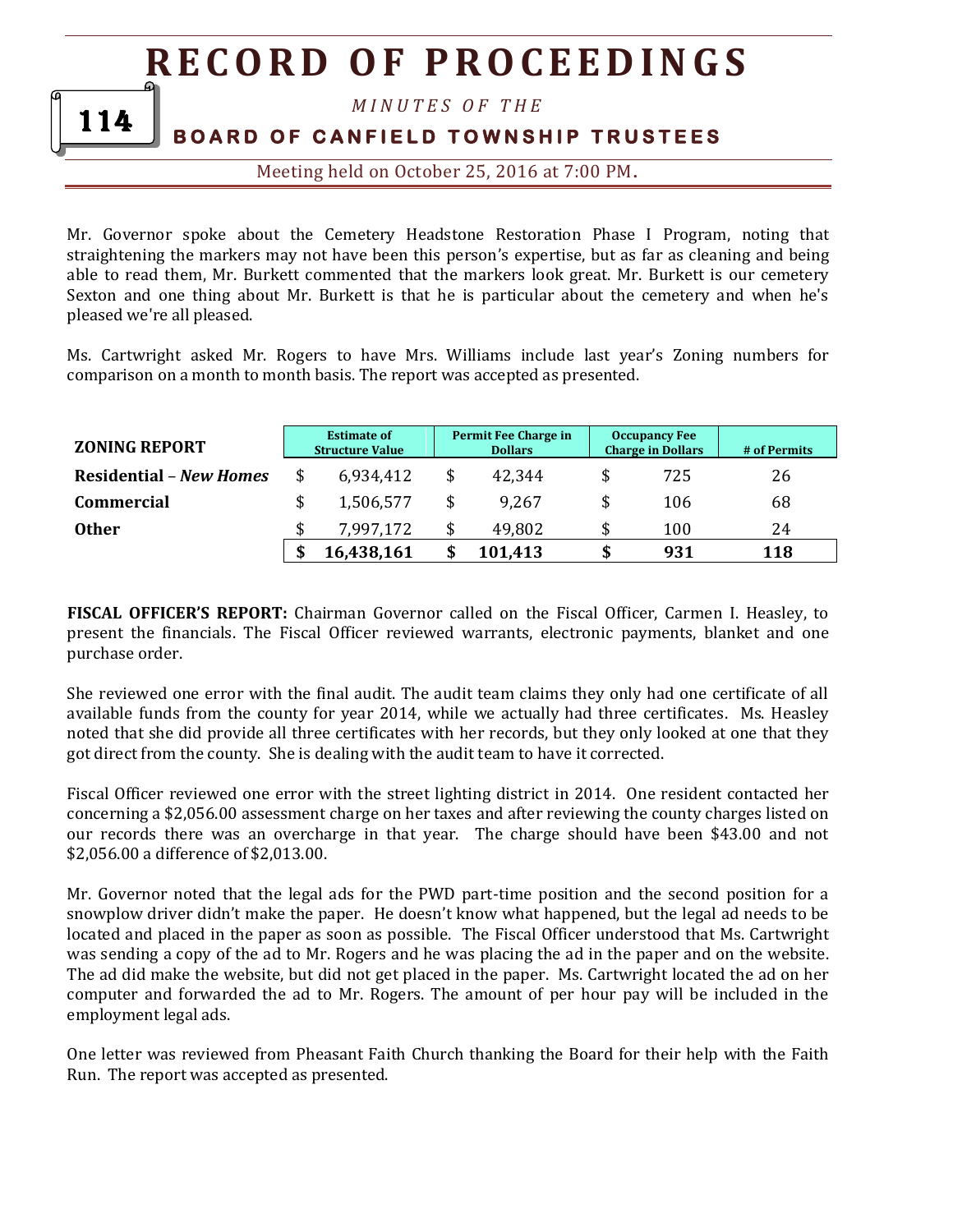*M I N U T E S O F T H E* 

### **BOARD OF CANFIELD TOWNSHIP TRUSTEES**

Meeting held on October 25, 2016 at 7:00 PM**.**

#### **OLD BUSINESS**

#### **RESOLUTION 2016-10-25-160**

#### **Post and Advertise for PWD Part-Time Position & Seasonal Snowplow Driver**

Ms. Cartwright moved to post internally as required per the union contract and advertise in the *Youngstown Vindicator* its online version and Township website for the position of part-time Public Work Department (PWD) employee and a seasonal snowplow driver. The ad will run two consecutive Sundays beginning October 30 and be posted and appear on the Township website within 24 hours. The Motion was seconded by Mr. Governor. Discussion: Mr. Governor asked Ms. Cartwright if she will handle getting the ads to *The Vindicator*. Ms. Cartwright noted that she will make sure it's done tomorrow. Roll Call: Mr. Paloski, yes; Ms. Cartwright, yes; Mr. Governor, yes. Motion carried 3-0.

#### **NEW BUSINESS RESOLUTION 2016-10-25-161 PWD UNIFORM T-SHIRTS**

Mr. Governor moved to purchase (36) uniform t-shirts from Aardvark Sportswear for the Public Works Department at a cost not to exceed \$594.50. This will be (12) shirts per employee and should be at least an annual supply for the current employees. The Motion was seconded by Mr. Paloski. Discussion: Mr. Governor noted that in accordance with Article 33 of the Union Contract the Township shall provide uniforms as needed and since these shirts are decorated with the Canfield Township name it is more economical to order approximately a year supply. Roll Call: Mr. Paloski, yes; Ms. Cartwright, yes; Mr. Governor, yes. Motion carried 3 to 0.

#### **RESOLUTION 2016-10-25-162 Warrants & Electronic Payments**

Mr. Governor moved to approve Warrants #11376 thru #11396, electronic payments 359-2016 thru 375-2016 as general & payroll obligations of the Township in the amount of \$58,091.82. The Motion was seconded by Mr. Paloski. Roll Call: Mr. Paloski, yes; Ms. Cartwright, yes; Mr. Governor, yes. Motion carried 3 to 0.

#### **RESOLUTION 2016-10-25-163 Purchase Order**

Mr. Governor moved to approve one Purchase Order PO 40-2016 to encumber funds of the Township for a total of \$2,013.00. The Motion was seconded by Ms. Cartwright. Roll Call: Mr. Paloski, yes; Ms. Cartwright, yes; Mr. Governor, yes. Motion carried 3 to 0.

**Trustees Comments:** Mr. Governor advised the Board that the Fiscal Officer and he did meet to start the record retention process. We have documented items of importance and should have an email out on that soon. Mr. Rogers noted that the prosecutor's office called to commend you on beginning the process and has samples that they will send to us. Sheri that works in their office is willing to come out and help get things organized. Mr. Governor thought that was great.

Mr. Governor noted that he will be meeting with Major Allen and Major Cappabianca this Thursday afternoon to start conversation concerning the Sheriff's Contract that is up for renewal.

Mr. Governor noted that he received the renewal information concerning our health insurance and has forward information to the Board by email.

115